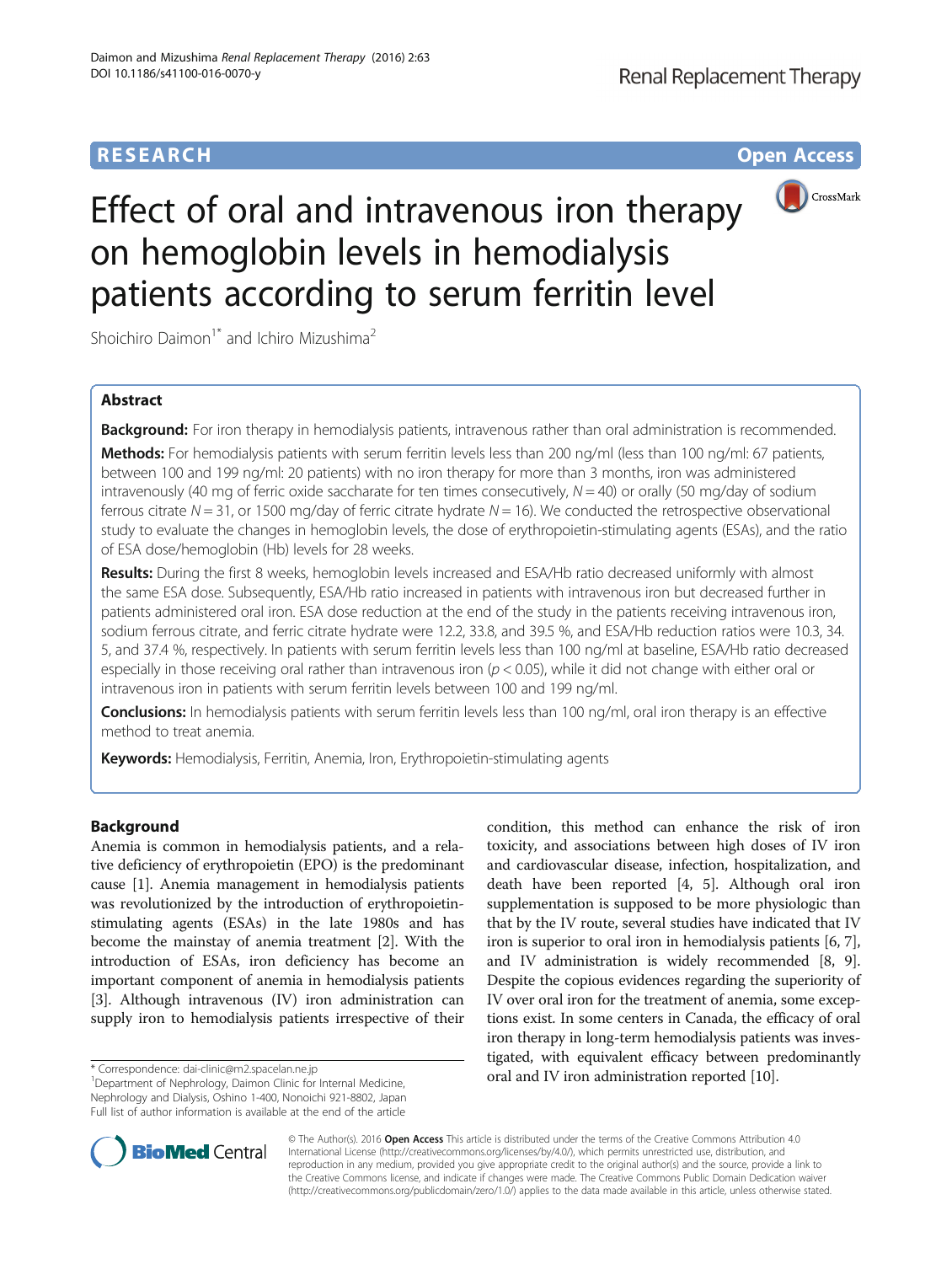Here, we evaluated the effect of oral iron supplementation on anemia by comparing when iron is administered intravenously.

## Methods

This study focused on stable hemodialysis patients in Daimon Clinic for Internal Medicine, Nephrology and Dialysis. Patients who had received blood transfusion or iron supplementation within 3 months were excluded. Serum ferritin levels were evaluated every 12 weeks, and 50 mg/day of sodium ferrous citrate was administered if serum ferritin levels were less than 200 ng/ml (less than 100 ng/ml in principle, but also between 100 and 199 ng/ml if serum ferritin levels were never below 100 ng/ml without iron administration for more than 3 months) and hemoglobin levels were less than 12 g/dl. When concomitant hyperphosphatemia was present, instead of sodium ferrous citrate, 1500 mg/day of ferric citrate hydrate was administered. Changes in hemoglobin levels, dose of continuous erythropoietin receptor activator (C.E.R.A.) (administered every 2 weeks) or darbepoetin alfa (every week), and ESA resistance (the ratio of dose of C.E.R.A. or darbepoetin alfa for 4 weeks/hemoglobin (Hb) levels) were compared retrospectively for 28 weeks. As a rule, darbepoetin alfa was administered for patients requiring a low dose (less than 50 μg/4 weeks) of ESA and C.E.R.A. for patients requiring higher doses. In 2012, we changed the iron supplementation policy for our hemodialysis patients from the IV to oral route. All the patients receiving sodium ferrous citrate or ferric citrate hydrate were treated after January 2012, during which period the oral iron supplementation policy was applied. As a reference, data of patients receiving IV iron were collected retrospectively: in 22 of 40 being obtained before we changed the iron supplementation policy for hemodialysis patients from the IV to oral route; in 18 of 40 being obtained from the patients after January 2012 who refused oral iron therapy; had a history of side effects from sodium ferrous citrate; or were suspected of poor drug compliance. As IV iron, 40 mg of ferric oxide saccharate was administered ten times consecutively. Patients with blood transfusion or iron supplementation within 3 months before IV iron therapy was initiated were excluded. Figure 1 shows the study design and Table [1](#page-2-0) shows baseline characteristics of the patients. We evaluated the effect of oral iron supplementation on anemia by comparing when iron is administered intravenously. Furthermore, we compared the effect of iron therapy on anemia according to the serum ferritin level: less than 100 ng/ml and between 100 and 199 ng/ml.

#### Statistical analysis

Data were expressed as mean ± standard deviation. Differences in quantitative variables and categorical variables between three groups were compared by a  $t$ test and  $\chi^2$  test, respectively. Intergroup comparisons of repeatedly measured data in Fig. [3a](#page-4-0)–c were examined by repeated measures of analysis of variance (ANOVA). Statistical significance is defined as  $p$  less than 0.05. All statistical analyses were conducted using SPSS (version 19, Chicago, IL, USA).

## Results

As shown in Fig. [2](#page-3-0), mean hemoglobin levels increased uniformly in each of the IV, sodium ferrous citrate, and ferric citrate hydrate groups. The peak hemoglobin levels were noted at 10, 16, and 10 weeks, respectively, and after that, hemoglobin levels were controlled between 10 and 11 g/dl in each group. The control of hemoglobin levels after the steep increase in hemoglobin levels by iron administration was managed by a reduction of the ESA dose. ESA dose reduction at the end of the study in patients receiving IV iron, sodium ferrous citrate, and ferric citrate hydrate were 12.2, 33.8, and 39.5 %,

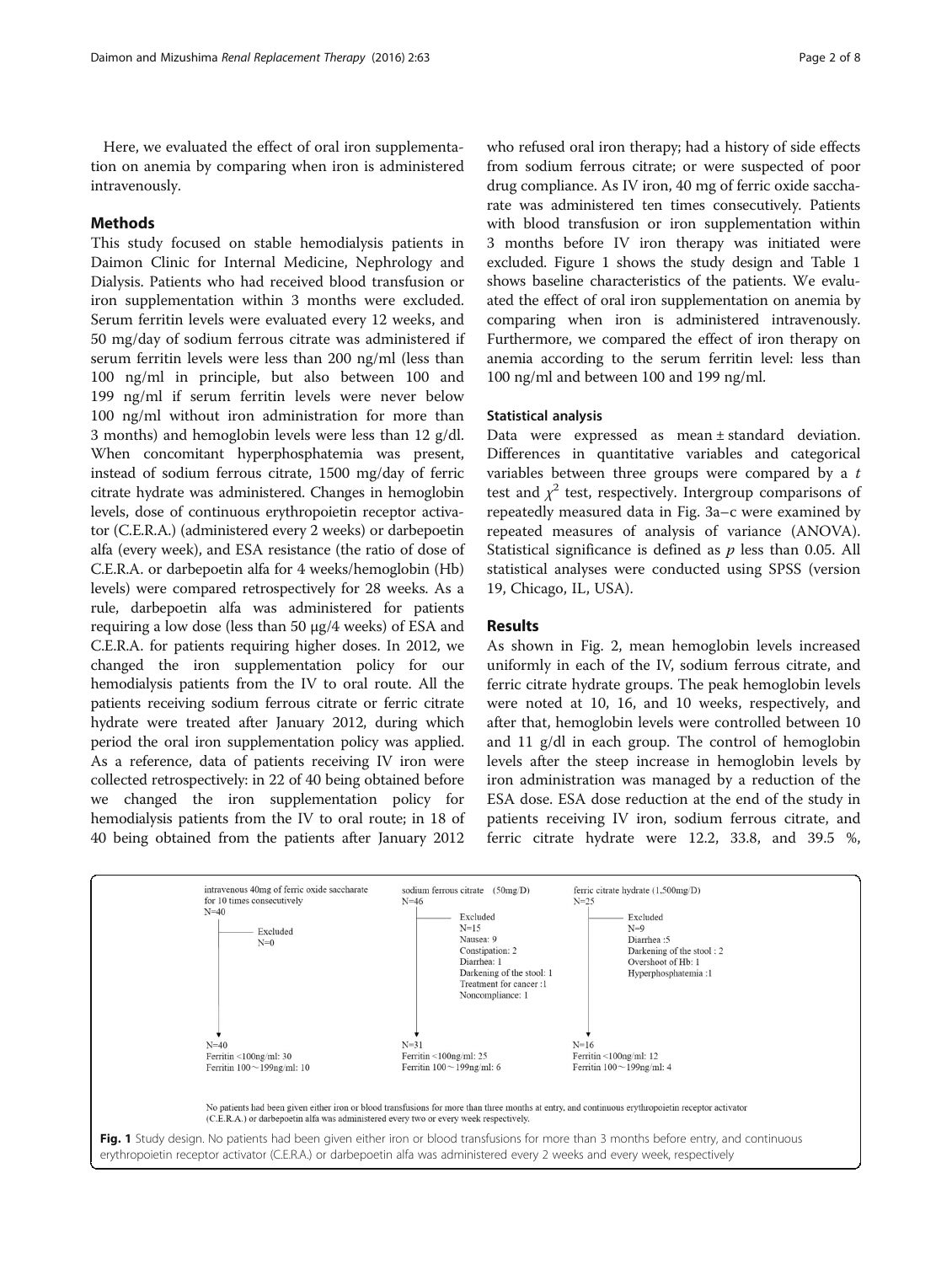Daimon and

Mizushima

Renal

Replacement

Therapy

(2016) 2:63

|                               | IV iron          | citrate                     | Sodium ferrous Ferric citrate hydrate IV iron |                   | citrate           | Sodium ferrous Ferric citrate hydrate | IV iron          | Sodium ferrous citrate | Ferric citrate hydrate |
|-------------------------------|------------------|-----------------------------|-----------------------------------------------|-------------------|-------------------|---------------------------------------|------------------|------------------------|------------------------|
|                               | All              | All                         | All                                           | Serum ferritin    | Serum ferritin    | Serum ferritin                        | Serum ferritin   | Serum ferritin         | Serum ferritin         |
|                               |                  |                             |                                               | $<$ 100 ng/ml     | $<$ 100 ng/ml     | $<$ 100 ng/ml                         | 100~199 ng/ml    | 100~199 ng/ml          | 100~199 ng/ml          |
| N                             | 40               | 31                          | 16                                            | 30                | 25                | 12                                    | 10               | 6                      | $\overline{4}$         |
| Female (%)                    | 15(37.5)         | $3(9.7)^{a}$                | $6(37.5)^{b}$                                 | 12(40.0)          | $3(25.0)^a$       | 5(41.7)                               | 3(30.0)          | 0(0.0)                 | 1(25.0)                |
| Age (years)                   | $70.9 \pm 9.2$   | 73.3 $\pm$ 9.6 <sup>a</sup> | $65.5 \pm 10.9^b$                             | $69.3 \pm 8.5$    | $65.8 \pm 12.1^a$ | $76.0 \pm 5.0^{\circ}$                | $75.6 \pm 10.2$  | $64.3 \pm 3.7^a$       | $65.3 \pm 15.8$        |
| Duration on dialysis (months) | $87.5 \pm 104.7$ | $43.5 \pm 58.3^{\circ}$     | $80.1 \pm 107.2$                              | $92.2 \pm 101.4$  | $39.2 \pm 51.6^a$ | $80.5 \pm 120.3$                      | $73.4 \pm 118.6$ | $61.3 \pm 84.7$        | $79.0 \pm 66.0$        |
| Diabetes (%)                  | 15(37.5)         | 17 (54.8)                   | 8(50.0)                                       | 10(33.3)          | 14 (56.0)         | 6(50.0)                               | 5(50.0)          | 3(50.0)                | 2(50.0)                |
| Hemoglobin (g/dl)             | $9.8 \pm 0.9$    | $9.6 \pm 1.2$               | $10.0 \pm 1.2$                                | $9.7 \pm 0.9$     | $9.8 \pm 1.2$     | $9.8 \pm 1.1$                         | $10.0 \pm 0.5$   | $8.9 \pm 1.1^a$        | $10.8 \pm 1.5^{b}$     |
| ESAs (µg/4 weeks)             | $104.6 \pm 44.0$ | $116.0 \pm 44.6$            | $101.9 \pm 43.1$                              | $109.3 \pm 45.5$  | $120.6 \pm 46.3$  | $112.5 \pm 43.3$                      | $90.5 \pm 37.5$  | $96.7 \pm 32.7$        | $70.0 \pm 24.5$        |
| C.E.R.A. (N)                  | 34               | 24                          | 15                                            | 27                | 21                | 11                                    |                  | 3                      | $\overline{4}$         |
| Darbepoetin alfa (N)          | 6                | $\overline{7}$              |                                               | 3                 | $\overline{4}$    |                                       | 3                | $\overline{3}$         | $\Omega$               |
| CRP (mg/dl)                   | $0.18 \pm 0.24$  | $0.27 \pm 0.45$             | $0.31 \pm 0.63$                               | $0.18 \pm 0.26$   | $0.20 \pm 0.35$   | $0.19 \pm 0.31$                       | $0.17 \pm 0.16$  | $0.57 \pm 0.69$        | $0.68 \pm 1.17$        |
| Serum alb (g/dl)              | $3.5 \pm 0.3$    | $3.6 \pm 0.3$               | $3.7 \pm 0.2$                                 | $3.6 \pm 0.3$     | $3.6 \pm 0.3$     | $3.6 \pm 0.2$                         | $3.5 \pm 0.2$    | $3.6 \pm 0.5$          | $3.8 \pm 0.3$          |
| <i>p</i> (mg/dl)              | $4.8 \pm 1.0$    | $5.0 \pm 1.1$               | $5.6 \pm 1.3^{\circ}$                         | $4.9 \pm 1.1$     | $5.1 \pm 1.1$     | $5.4 \pm 1.2$                         | $4.6 \pm 0.8$    | $4.7 \pm 0.7$          | $6.3 \pm 1.3^{a, b}$   |
| Intact PTH (pg/ml)            | $173.6 \pm 95.1$ | $179.4 \pm 115.3$           | $160.8 \pm 148.8$                             | $171.2 \pm 103.5$ | $156.1 \pm 77.3$  | $172.8 \pm 168.1$                     | $180.8 \pm 67.6$ | $276.3 \pm 192.4$      | $124.5 \pm 68.8$       |
| Ferritin (ng/ml)              | $79.4 \pm 45.3$  | $65.1 \pm 35.7$             | $74.4 \pm 43.8$                               | $57.8 \pm 25.2$   | $51.3 \pm 22.2$   | $52.8 \pm 20.4$                       | $144.4 \pm 24.0$ | $122.4 \pm 19.9$       | $139.1 \pm 25.3$       |
| Fe (µg/dl)                    | N.A.             | $76.5 \pm 23.4$             | $73.3 \pm 31.6$                               | N.A.              | $80.4 \pm 22.3$   | $75.6 \pm 33.0$                       | N.A.             | $60.2 \pm 22.5$        | $66.8 \pm 31.1$        |

<span id="page-2-0"></span>Table 1 Baseline characteristics of the patients

 $\overline{N.A}$ . not available<br><sup>a</sup>The difference is statistically significant versus IV iron group ( $p < 0.05$ )  $^{\rm a}$ The difference is statistically significant versus IV iron group (p < 0.05)  $^{\rm b}$ The difference is statistically significant versus sodium ferrous citrate

<sup>p</sup>The difference is statistically significant versus sodium ferrous citrate group (p < 0.05)<br><sup>c</sup>The difference is statistically significant versus sodium ferrous citrate group (p < 0.001)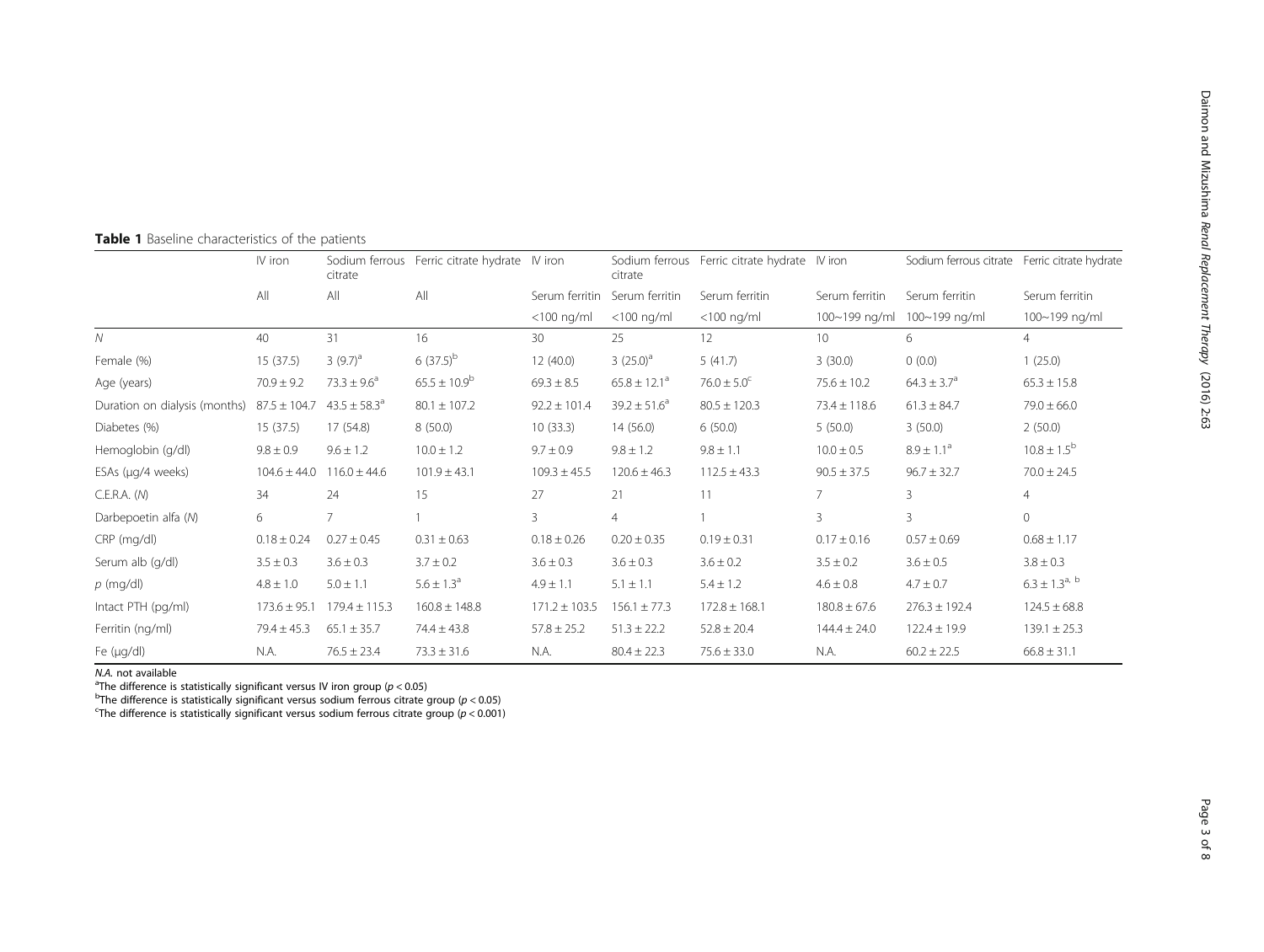<span id="page-3-0"></span>

respectively. To compare the erythropoietic effect of iron administration under the simultaneous changes of hemoglobin levels and ESA dose, we evaluated the ratio of ESA dose for 4 weeks/Hb levels. In the first 10 weeks, ESA/Hb ratio decreased uniformly in the three groups but then started to increase in the IV group, whereas it decreased further in the sodium ferrous citrate and ferric citrate hydrate groups. At the end of study, ESA/Hb reduction ratios in patients receiving intravenous iron, sodium ferrous citrate, and ferric citrate hydrate were 10.3, 34.5, and 37.4 %, respectively (Fig. [3a\)](#page-4-0). In patients with ferritin levels <100 ng/ml at the beginning of the study (Fig. [3b](#page-4-0)), ESA/Hb ratio decreased more by oral than IV iron ( $p < 0.05$ ). By the multiple comparison of the groups, the ferric citrate hydrate group but not the sodium ferrous citrate group showed a significant tendency to decrease the ESA/Hb ratio as compared with the IV iron group ( $p < 0.05$ ). In patients with ferritin levels 100~199 ng/ml at the beginning of the study, ESA/Hb ratio did not change with iron administration regardless of whether the IV or oral route was used (Fig. [3c](#page-4-0)). Table [2](#page-5-0) shows the serum ferritin levels during the study. Serum ferritin levels at 24 weeks were almost the same as compared to those at 12 weeks in the IV iron group, while on the other hand, serum ferritin levels at 24 weeks were higher than those at 12 weeks in the oral iron groups.

## **Discussion**

After the introduction of ESAs for the treatment of hemodialysis patients, iron deficiency became an important underlying component of anemia in hemodialysis patients [[3](#page-7-0)]. Although oral iron supplementation is supposed to be more physiologic than the IV one, oral iron absorption is appreciable when serum ferritin concentration is less than 70 to 100 ng/ml and decreases when this exceeds

300 ng/ml [[11](#page-7-0)]. Numerous studies have evaluated oral iron administration in hemodialysis patients, and overall, oral iron is not superior to IV iron [[6, 7, 12](#page-7-0)], and thus, IV administration has been recommended [\[8](#page-7-0), [9](#page-7-0)]. Although, compared with IV iron therapy, there is scarce evidence regarding the efficacy of oral iron for the treatment of anemia in hemodialysis patients, we obtained favorable effects with oral iron therapy. Possible explanations for this discrepancy include the following. In our study, the effectiveness of oral iron was recognized only in patients with serum ferritin levels less than 100 ng/ml at baseline and not in patients with higher ferritin levels. On the other hand, the mean serum ferritin levels in patients receiving oral iron reported by Fishbane et al. [[6\]](#page-7-0) and MacDougall et al. [\[7\]](#page-7-0) were 178.9 and 309 ng/ml, respectively, and the former failed to demonstrate any efficacy of oral iron (ferrous sulfate or iron polysaccharide), while in the latter, although oral iron (ferrous sulfate) could increase hemoglobin levels with almost the same dose of ESA, serum ferritin levels decreased and efficacy was inferior to IV iron. These results indicate that oral iron therapy is effective predominantly in patients with low serum ferritin levels, with 100 ng/ml being a tentative border line to predict the efficacy of oral iron therapy.

Ferritin, together with transferrin saturation, is the recommended test to assess iron stores in dialysis patients [[13](#page-7-0)]. IV iron administration is recommended when serum ferritin levels are less than 100 ng/ml in Japan [[9](#page-7-0)], in contrast to 300 ng/ml in the European Best Practice (ERBP) group [\[14](#page-7-0)] and 500 ng/ml in the Kidney Disease: Improving Global Outcomes (KDIGO) [[13](#page-7-0)]. Recently, there has been a tendency to increase the IV iron dose and mean serum ferritin levels of hemodialysis patients in many countries [\[15](#page-7-0)]. In the USA, the US Centers for Medicare and Medicaid Services instituted a partially capitated payment system for dialysis services that included both ESAs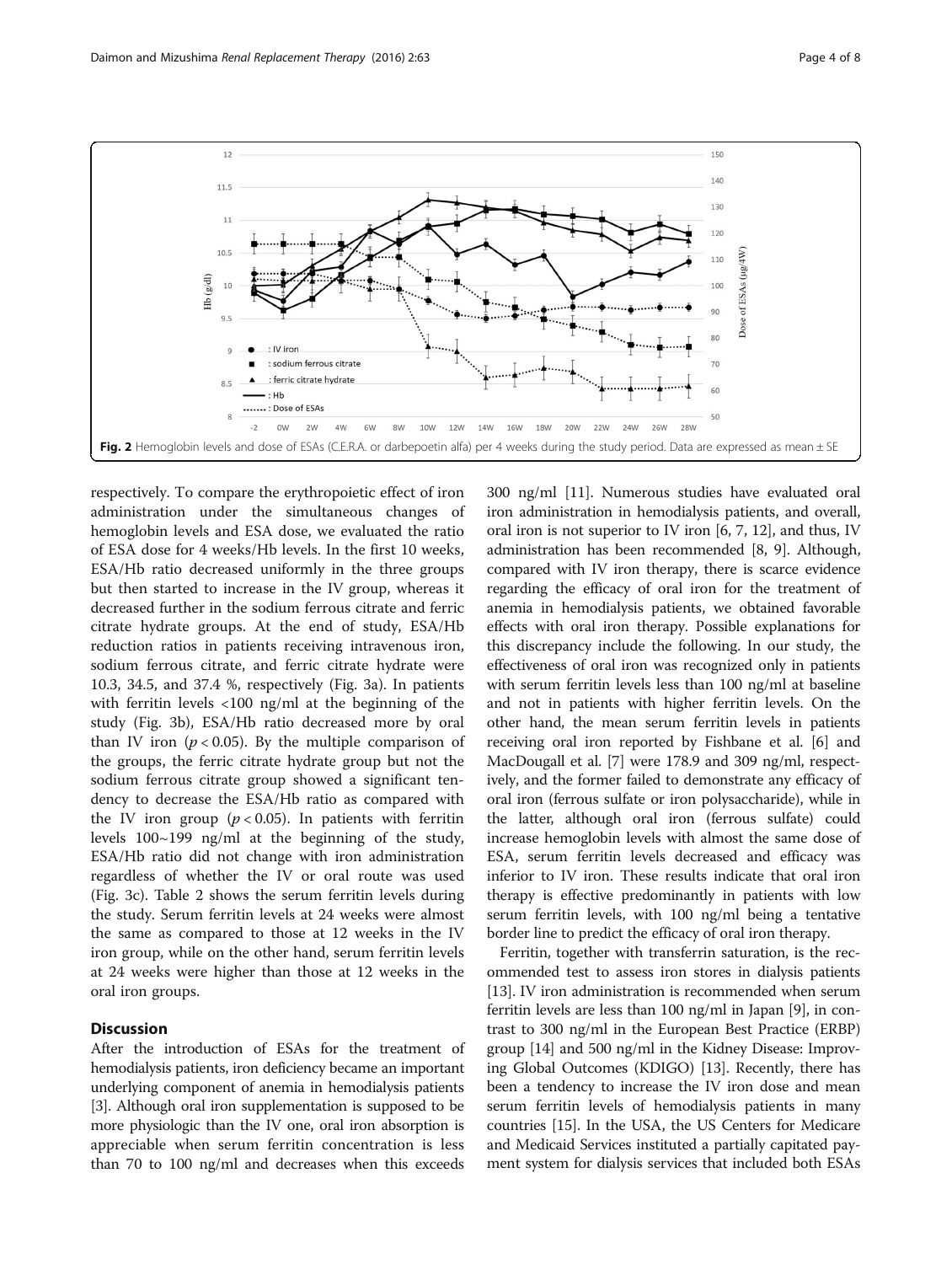and IV iron in 2011, which further increased the use of low-cost IV iron and decreased the dose of high-cost ESAs, with the mean serum ferritin concentration

exceeding 800 ng/ml in 2013 [\[16, 17\]](#page-7-0). A considerable variation in serum ferritin levels in hemodialysis patients is seen in individual countries [[15](#page-7-0)],  $144.49 \pm 261.83$  ng/ml

<span id="page-4-0"></span>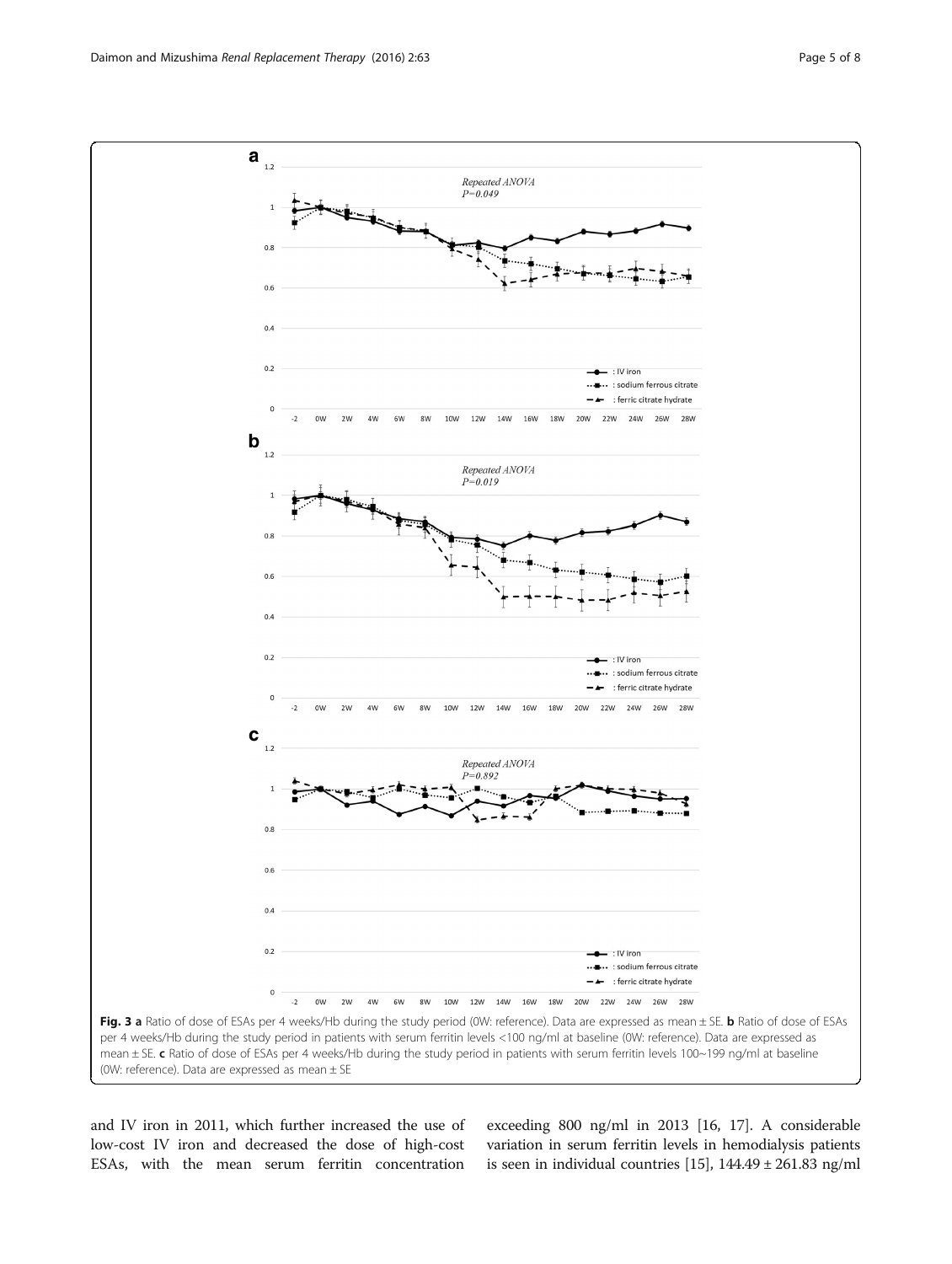<span id="page-5-0"></span>Table 2 Serum ferritin levels during the study period

|          | IV iron          | Sodium ferrous<br>citrate | Ferric citrate hydrate   | IV iron         | Sodium ferrous<br>citrate | Ferric citrate hydrate | IV iron          | Sodium ferrous citrate | Ferric citrate hydrate |
|----------|------------------|---------------------------|--------------------------|-----------------|---------------------------|------------------------|------------------|------------------------|------------------------|
|          | All              | All                       | All                      | Serum ferritin  | Serum ferritin            | Serum ferritin         | Serum ferritin   | Serum ferritin         | Serum ferritin         |
|          |                  |                           |                          | $<$ 100 na/ml   | $<$ 100 na/ml             | $<$ 100 na/ml          | 100~199 na/ml    | 100~199 na/ml          | 100~199 ng/ml          |
| N        | 40               | 31                        | 16                       | 30              | 25                        |                        | 10 <sup>2</sup>  | 6                      |                        |
| 0 weeks  | $79.4 \pm 45.3$  | $65.1 \pm 35.7$           | $74.4 \pm 43.8$          | $57.7 \pm 25.2$ | $51.3 \pm 22.2$           | $52.8 \pm 20.4$        | $144.4 \pm 24.0$ | $122.4 \pm 19.9$       | $139.1 \pm 25.3$       |
| 12 weeks | $92.9 + 48.7$    | $112.6 + 56.4$            | $128.9 \pm 78.7$         | $92.9 + 48.7$   | $98.5 \pm 39.3$           | $91.3 \pm 48.0$        | N.A.             | $196.8 \pm 76.3$       | $232.4 \pm 42.5$       |
| 24 weeks | $109.5 \pm 71.3$ | $140.9 \pm 60.5$          | $159.5 \pm 57.3^{\circ}$ | $82.0 \pm 41.8$ | $130.7 \pm 57.3^{\circ}$  | $153.6 + 59.5^{\circ}$ | $164.5 \pm 87.5$ | $181.6 \pm 60.2$       | $189.0 \pm 46.7$       |

*N.A*. not available<br><sup>a</sup>The difference is

 $^3$ The difference is statistically significant versus IV iron group (p < 0.05)<br><sup>b</sup>The difference is statistically significant versus IV iron group (p < 0.001

 $\rm ^{\circ}$ The difference is statistically significant versus IV iron group (p < 0.005)<br> $\rm ^{\circ}$ The difference is statistically significant versus IV iron group (p < 0.001)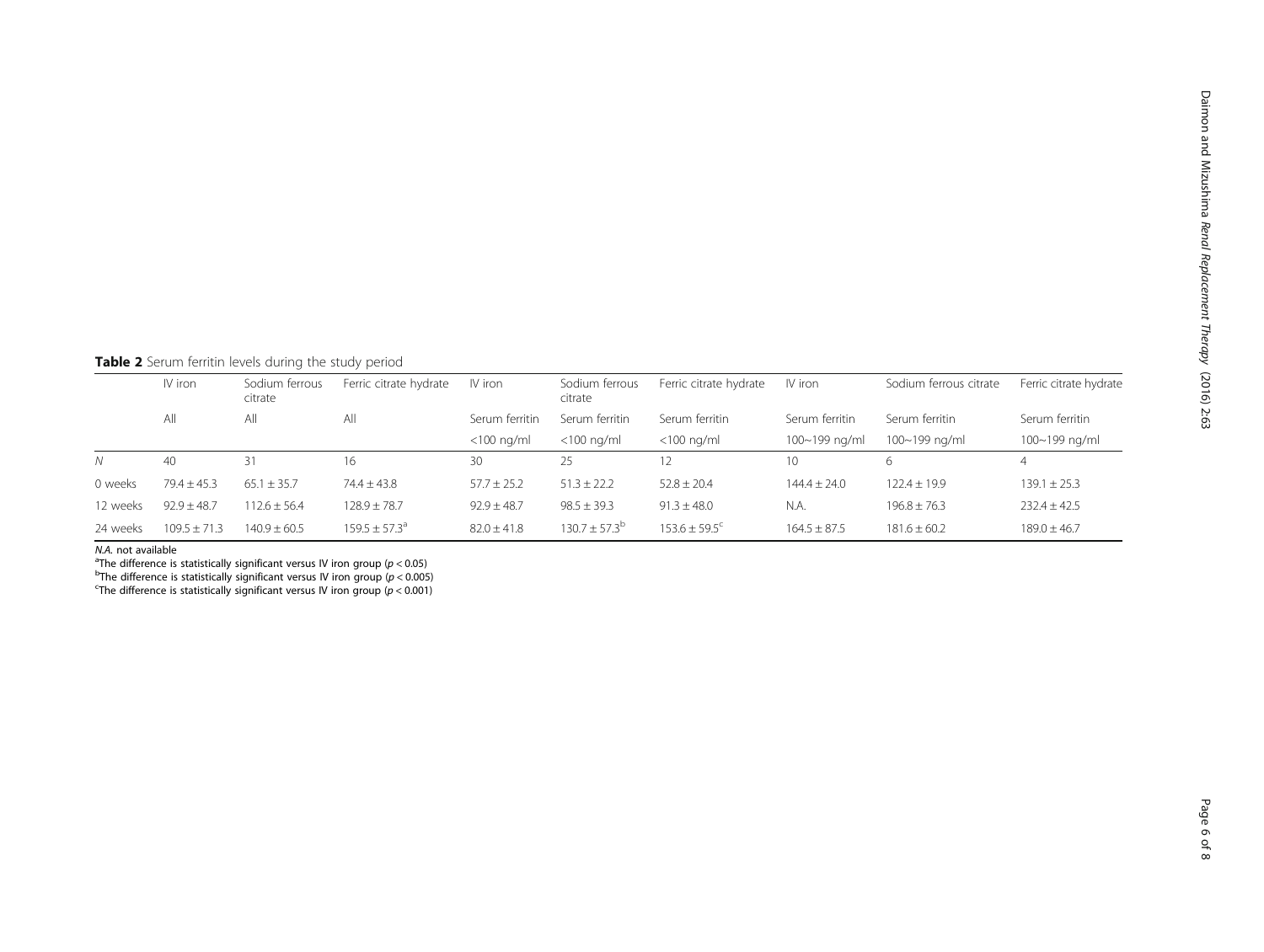in 2012 in Japan [\[18](#page-7-0)] which is the lowest in the countries participating in the Dialysis Outcomes and Practice Pattern Study (DOPPS). Lower ferritin levels in hemodialysis patients in Japan than in those in western countries which are proportional to IV iron dose [\[15\]](#page-7-0) and low serum ferritin levels (median 72 ng/ml) in hemodialysis patients administered predominantly oral rather than IV iron reported from Canada [\[10\]](#page-7-0) suggest that without IV iron administration, serum ferritin levels are low in many hemodialysis patients. The fact that with the oral iron supplementation policy which was initiated when serum ferritin levels are less than 200 ng/ml (in majority of them less than 100 ng/ml), 80 % of hemodialysis patients in our clinic receive oral iron also proves this.

Although iron is essential for hematopoiesis, the IV route bypasses regulation of iron absorption in the duodenum and intestine. It is speculated that nonphysiologic iron supplementation by IV iron easily increases the plasma nontransferrin-bound iron, which is readily accumulated in the liver and the reticuloendothelial system and increases iron stores. This induces hepcidin synthesis and limits further enteral iron absorption and release of iron from iron stores [\[19](#page-7-0)]. In this situation, oral iron therapy is less likely to be effective, which is supposed to be usual in patients receiving high-dose IV iron administration.

As an IV iron therapy, 40 mg of ferric oxide saccharate was administered ten times consecutively in our study, but this represents a relatively small dose and short duration of treatment and this may be the reason why the efficacy of IV iron ceased at around 16 weeks and also may be the reason for the lack of any apparent effect of IV iron in patients with serum ferritin levels 100~199 ng/ml at baseline. In one patient with IV iron therapy, serum ferritin levels were investigated frequently and showed that with a rapid increase in hemoglobin levels, in contrast, serum ferritin levels decreased and returned to the same level before IV iron at 16 weeks (data not shown). Changes in serum ferritin levels during the study (Table [2](#page-5-0)) also suggest the possibility of an insufficient dose of IV iron in this study. Nevertheless, in practice after changing the iron supplementation policy for hemodialysis patients from the IV to oral route, the ESA dose was halved with mean hemoglobin levels kept between 10.0 and 11.0 g/dl (data not shown). This proves the efficacy of oral iron in hemodialysis patients with low serum ferritin levels.

Regarding the study period, compared with our study, the observation periods of Fishbane et al. [\[6](#page-7-0)] and MacDougall et al. [[7\]](#page-7-0) were relatively short, 4 months and 16 weeks, respectively. Furthermore, Umanath et al. reported that serum ferritin levels increased through week 24, remaining relatively stable thereafter in hemodialysis patients treated with ferric citrate [\[20](#page-7-0)], which is in accordance with the information provided by pharmaceutical companies in Japan; it takes approximately 24 weeks by the time serum ferritin levels reach a plateau in patients receiving ferric citrate hydrate or sucroferric oxyhydroxide (data not shown). In our study, it took 24 weeks by the time ESA/Hb ratio reached plateaus in the oral iron groups (Fig. [3](#page-4-0)) and serum ferritin levels at 24 weeks were even higher than those at 12 weeks (Table [2\)](#page-5-0) consistent with the above results. These results mean that it takes around half a year by the time oral iron exerts its maximum erythropoietic effect, while in patients receiving IV iron therapy, it takes a shorter time.

Our results suggest that for hemodialysis patients with serum ferritin levels less than 100 ng/ml, oral iron therapy can decrease the needed ESA dose which is equivalent or superior to that by IV iron. Moreover, although long-term safe range of serum ferritin levels is not known, oral iron therapy may also help to avoid iron toxicity and reduce the morbidity related to iron overload.

Although usually not severe, oral iron therapy has relatively frequent side effects including nausea, diarrhea, and constipation. From the standpoint of its efficacy as iron supplementation, oral instead of IV iron therapy is warranted for patients with serum ferritin levels less than 100 ng/ml and without side effects induced by oral iron therapy. On the other hand, in patients whose serum ferritin levels are never under 100 ng/ml, the absorption and utilization of oral iron are limited and in this situation, the use of a high dose of IV instead of oral iron may be warranted. However, because of the small number of patients; heterogeneity of distribution of age, sex, and Hb levels between groups; and retrospective nature of our study, our results cannot yet be considered conclusive. But in the meantime, our results suggest that for hemodialysis patients with ferritin levels less than 100 ng/ml, oral iron supplementation is an effective and likely safe method for the treatment of anemia and can decrease the ESA dose and may help to avoid iron toxicity.

#### Conclusions

Oral iron therapy without the use of IV iron is effective for the treatment of anemia in hemodialysis patients with low serum ferritin levels.

#### Abbreviations

C.E.R.A.: Continuous erythropoietin receptor activator; EPO: Erythropoietin; ESA: Erythropoietin-stimulating agent; Hb: Hemoglobin; IV: Intravenous

#### Acknowledgements

The authors thank all the staff members working at Daimon Clinic for Internal Medicine, Nephrology and Dialysis.

#### Funding

There is no funding to be disclosed.